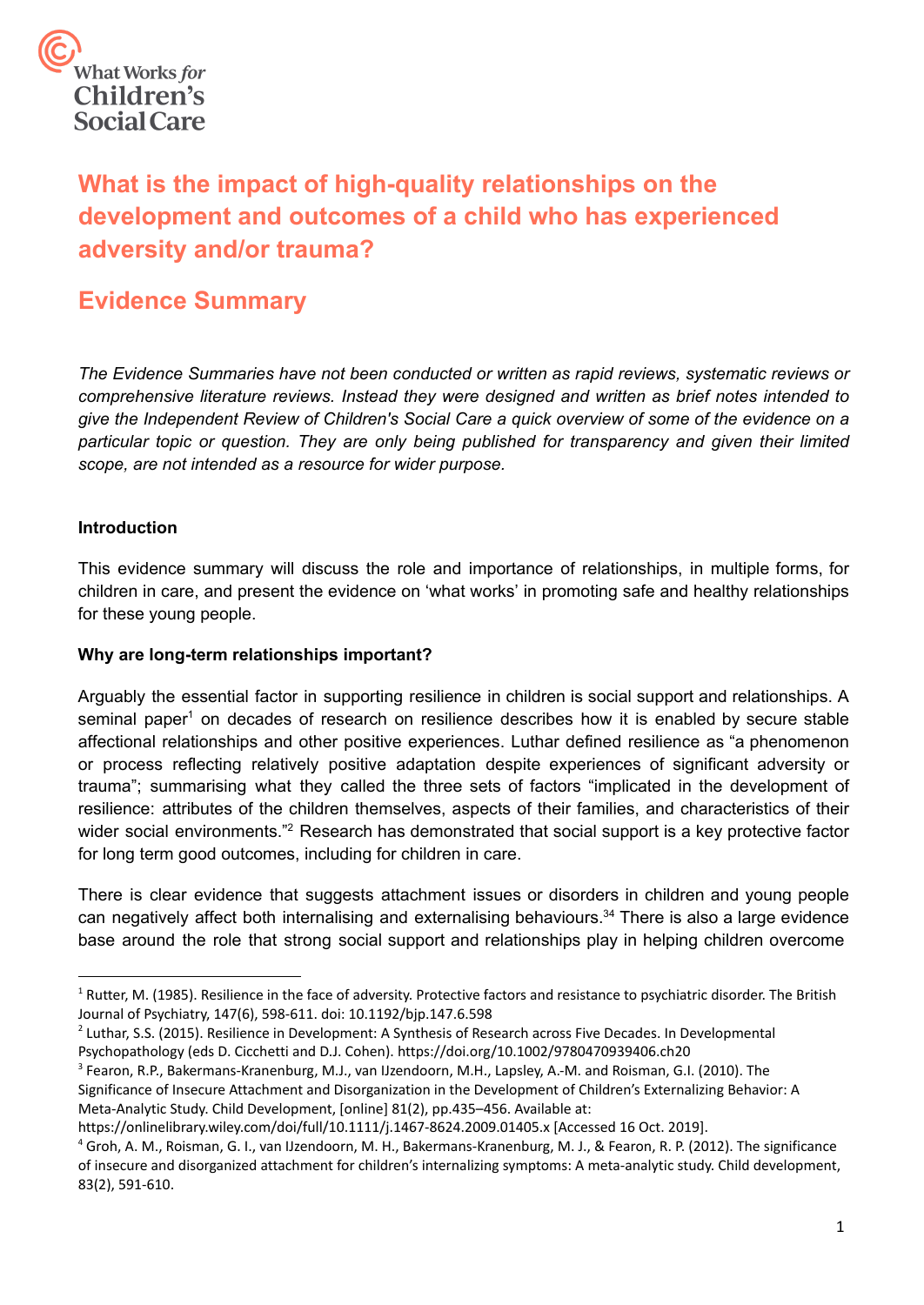

positive experiences with caregivers through the later childhood and adolescent years. $8$ their experiences of adversity. With this comes evidence to suggest that young children who have had many periods in care often have inadequate attachment relationships.<sup>5</sup> However, research suggests that if children have at least one 'good' attachment relationship, even if it is with only one caregiver, they are able to take on more care from others, experience fewer behavioural problems, a lower risk of depression, higher self-esteem and develop healthier relationships later in life.<sup>6</sup> In other words this relationship has protective potential. Strong attachment relationships with siblings or extended family such as Grandparents can also be a protective factor for children and young people at risk of maltreatment.<sup>7</sup> For young people who may not have the good fortune of at least one early positive relationship all is not lost. There is evidence that atthement patterns and resilience can shift through

priority for these placements.<sup>12</sup> Hiles et al (2013) describe how for care leavers "social support can be thought of as a multi-dimensional concept", encompassing emotional and practical support, as well as advice and information or guidance.<sup>9</sup> In a systematic review of resilience and protective factors for people with a history of child maltreatment, they found protective factors associated with resilience at individual, familial, and societal levels reduced the likelihood of negative consequences of childhood maltreatment.<sup>10</sup> These protective factors included, maternal care, close mother–child relationship, friendship, social support, and school environment. However, the conceptualisation of resilience differed in the studies and the authors point to the low quality of available evidence. In their systematic review of resilience in residential care, Lou et al (2018), found that among the protective factors associated with resilience, those promoting interpersonal relationships were "particularly noticeable".<sup>11</sup> The authors reach the conclusion that given the association between resilience and better outcomes for young people in residential care, a focus on building resilience should be a

or resilience, in some areas of life or situations, while struggling deeply in others.<sup>13</sup> Luthar also highlights the important qualifier of resilience, that especially when thinking about children and young people who have experienced trauma or adversity, they can show extraordinary strength,

## **The role of relationships for children in care**

There is little robust evidence on the role of social support and strong relationships for children in care. However, much of the evidence above is relevant for understanding the experiences and

 $5$  Rees, C. A. (2006). The care of looked-after children. Current Paediatrics, 16(2), 83–90. [https://doi.org/10.1016/j.cupe.2005.12.005.](https://doi.org/10.1016/j.cupe.2005.12.005)

 $^6$  Luthar, S.S. (2015). Resilience in Development: A Synthesis of Research across Five Decades. In Developmental

 Psychopathology (eds D. Cicchetti and D.J. Cohen). <https://doi.org/10.1002/9780470939406.ch20>

<sup>7</sup> Ibid. <sup>8</sup> Ibid.

<sup>&</sup>lt;sup>9</sup> Hiles, D., Moss, D., Wright, J., & Dallos, R. (2013). Young people's experience of social support during the process of leaving care: A review of the literature. Children and Youth Services Review, 35(12), 2059-2071.

<sup>&</sup>lt;sup>10</sup> Meng, X., Fleury, M. J., Xiang, Y. T., Li, M., & D'arcy, C. (2018). Resilience and protective factors among people with a history of child maltreatment: A systematic review. Social psychiatry and psychiatric epidemiology, 53(5), 453-475.

<sup>&</sup>lt;sup>11</sup> Lou, Y., Taylor, E. P., & Di Folco, S. (2018). Resilience and resilience factors in children in residential care: A systematic review. Children and Youth Services Review, 89, 83-92.

 $12$  Ibid.

<sup>&</sup>lt;sup>13</sup> Luthar, S.S. (2015). Resilience in Development: A Synthesis of Research across Five Decades. In Developmental Psychopathology (eds D. Cicchetti and D.J. Cohen). <https://doi.org/10.1002/9780470939406.ch20>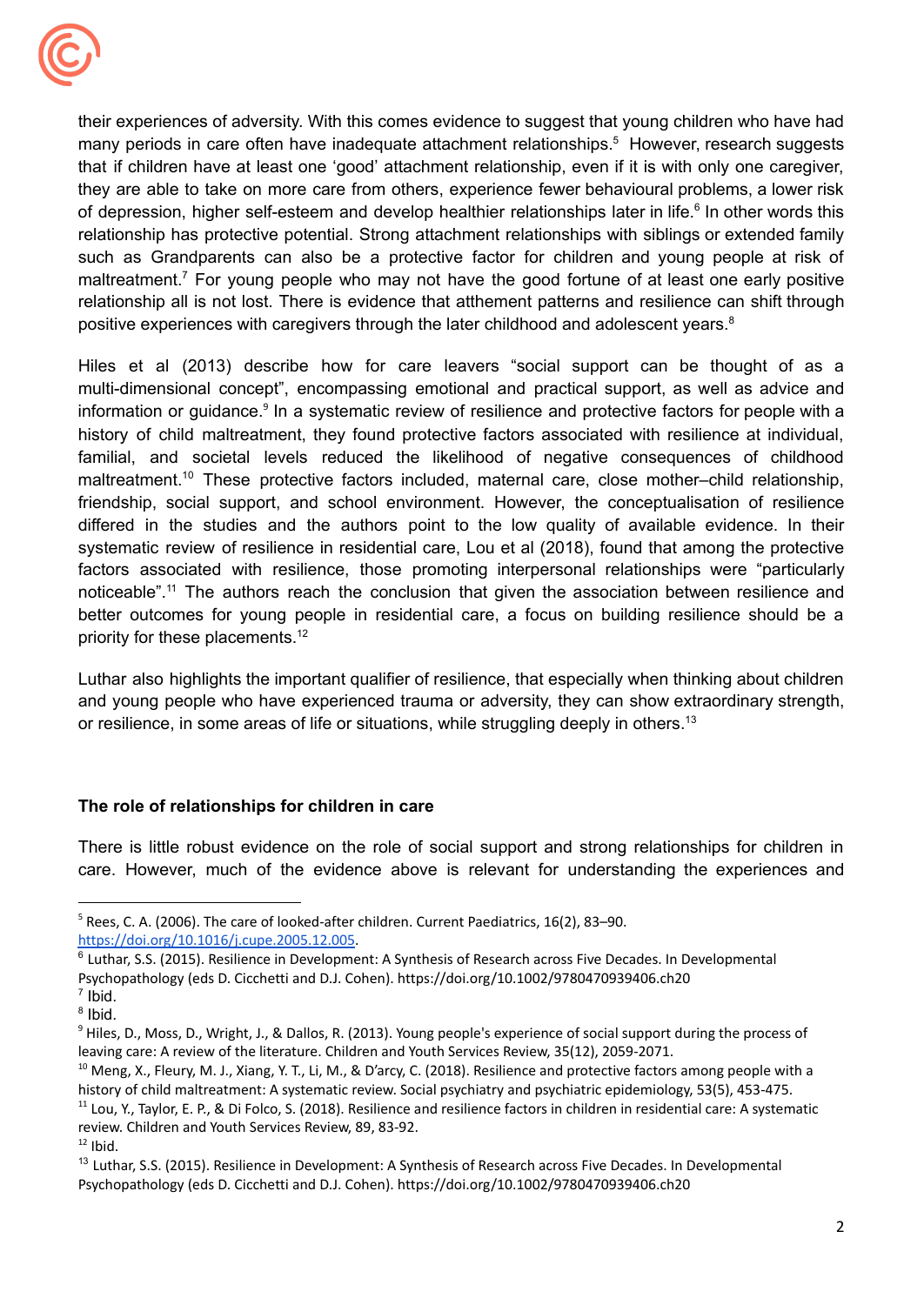

 discussion of barriers and facilitators to building safe/healthy relationships. outcomes for children with experience of care. Below we look in more detail at relationships for looked after children with different professionals or people in their support network, and then a brief

 research highlight the importance of relationships for young people and their perceived impact. The bulk of the evidence we identified for this Evidence Summary is qualitative. Insights from this

## *Different types of relationships*

"given that poorly planned, poor quality and unsupported contact may be harmful".<sup>14</sup> Sen and Broadhurst (2011), found that high quality contact between looked after children and family and friends can promote more positive outcomes, particularly in relation to placement stability or reunification. The authors highlight the importance of good facilitation or organisation of contact by social workers, as well as making the point that there cannot be a blanket prescription for contact

 more gradual transition out of care, were better able to navigate the transition. Friendship has been shown to be a positive factor in improving health and wellbeing, however, there is a lack of evidence on the role of friendships for young people with care experience.<sup>15</sup> For these young people there are challenges to making and maintaining friendships. For example, multiple placement moves and past experiences leading to difficulty in trusting other [people.16](https://people.16) Indeed, with regards to placement moves, Hiles et al. (2013) highlight the challenges of lost relationships, with the young person first losing existing relationships and social networks with the move and secondly becoming less likely to establish or develop supportive relationships in the [future.17](https://future.17) Again, trust was seen as a crucial factor, it is "difficult for the young people concerned, since it requires them, once again, to make themselves vulnerable to being hurt."18 On a more positive note the authors discuss how those young people who had a history of stable placements, and were able to make a later and

potential of the relationship. However, this study was a small girls-only sample.<sup>20</sup> Research suggests that a peer-mentor relationship itself can be recognised as positive, which has what the authors call "promotive transformative potential".<sup>19</sup> The authors indicate the protective

## *Barriers and facilitators to building safe/healthy relationship*s

Research suggests that for young people in care, having the support of a trusted adult was vital to managing daily stress and interpersonal difficulties.<sup>21</sup> For these young people it was most common to

<sup>15</sup> Roesch-Marsh, A. and Emond, R. (2020). Care Experience and Friendship: Theory and International Evidence to Improve Practice and Future Research. The British Journal of Social Work, [online] 51(1), pp.132–149. Available at: <https://academic.oup.com/bjsw/article-abstract/51/1/132/5942744> [Accessed 29 Nov. 2021].

<sup>&</sup>lt;sup>14</sup> Sen, R. and Broadhurst, K. (2011). Contact between children in out-of-home placements and their family and friends networks: a research review. Child & Family Social Work, [online] 16(3), pp.298–309. Available at:

 <https://onlinelibrary.wiley.com/doi/epdf/10.1111/j.1365-2206.2010.00741.x> [Accessed 29 Nov. 2021].

 $16$  Ibid.

<sup>&</sup>lt;sup>17</sup> Hiles, D., Moss, D., Wright, J., & Dallos, R. (2013). Young people's experience of social support during the process of leaving care: A review of the literature. Children and Youth Services Review, 35(12), 2059-2071.

 $18$  Ibid.

<sup>&</sup>lt;sup>19</sup> Mantovani, N., Gillard, S., Mezey, G. and Clare, F. (2019). Children and Young People "In Care" Participating in a Peer-Mentoring Relationship: An Exploration of Resilience. Journal of Research on Adolescence, [online] 30(S2), pp.380–390. Available at: <https://onlinelibrary.wiley.com/doi/epdf/10.1111/jora.12483> [Accessed 30 Nov. 2021].  $20$  Ibid.

<sup>&</sup>lt;sup>21</sup> Hiller, R.M., Halligan, S.L., Meiser-Stedman, R., Elliott, E., Rutter-Eley, E. and Hutt, T. (2021). Coping and support-seeking in out-of-home care: a qualitative study of the views of young people in care in England. BMJ Open, [online] 11(2), p.e038461. Available at: <https://bmjopen.bmj.com/content/11/2/e038461.abstract> [Accessed 30 Nov. 2021].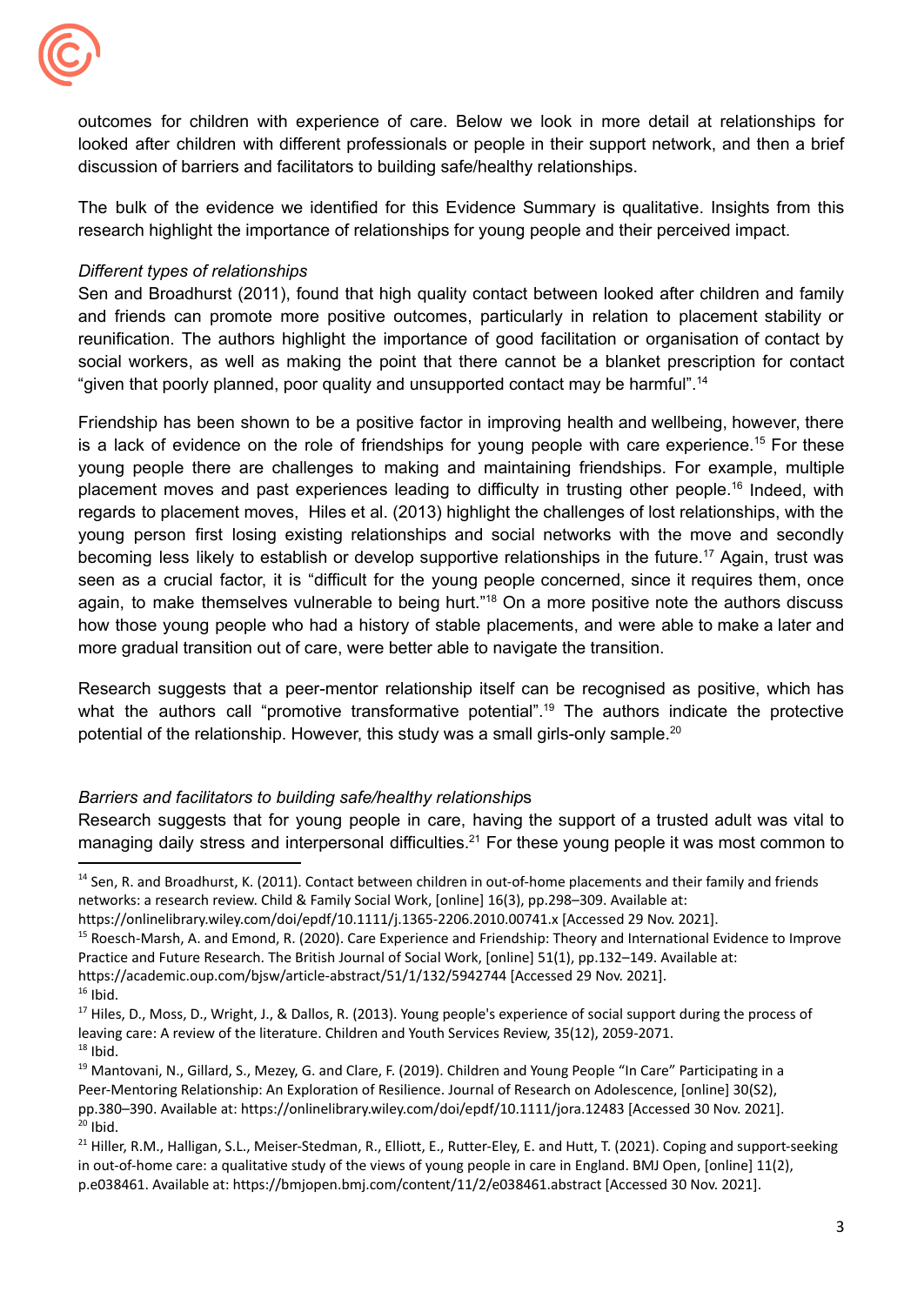

 in care developing safe and healthy relationships. view their carer (or key worker in residential care) as the principal person to provide this support. The authors concluded that while many of the young participants had felt supported by their carer, a key improvement that could be made was improving continuity of carers and social workers to allow these trusted relationships to develop.<sup>22</sup> Highlighting a potentially major barrier to children and young people

Research highlights that there is minimal research on the subject of young people in residential care building healthy dating relationships.<sup>23</sup> Hurley et al. (2013), emphaised issues of boundaries, trust, building healthy relationships, difficulties around sexual relationships and their potential [consequences.24](https://consequences.24) However this research was conducted with a small sample of young people in residential care in the USA so less generalizable to the English context. There is evidence to suggest that women with care experience are less likely to get married than their non care experienced peers.<sup>25</sup>

## **Interventions to support relationships**

## *LifeLong Links*

 to them, and will stay with them throughout their time in care and into adulthood. Lifelong links is a service, implemented by Local Authorities, that brings the chosen support network of young people in care together. These support networks are first coordinated by a trained independent Lifelong Links worker who works with the child, searching for their contacts and bringing the network together in a 'Lifelong Links family group conference' where a plan is made for supporting the child which is then embedded in the care plan. It aims to ensure that children and young people in care have a positive social support network around them, which includes the people most important

The recent evaluation of the Lifelong Links programme found that 81% of children reporting having their objectives met and of the roughly one to 25 people identified by children with whom they wanted to connect, 96% were 'connections' at a later point in time.<sup>26</sup> The evaluation indicated a positive impact on placement stability, in the year following their involvement with Lifelong Links, 74% of young people remained in their placement compared with 41% in the comparison group. A potential point of interest could be the influence of the foster carers themselves, the evaluation report describes how their receptiveness to the Lifelong Links process appears contingent on their level of experience.

 reliability of the findings. However, the evaluation did show evidence of promise. There are limitations to the evaluation, including the method used for causal inference which limit the

 $22$  Ibid.

<sup>&</sup>lt;sup>23</sup> Hurley Duppong, K., Trout, A., Wheaton, N., Buddenberg, L., Howard, B. & Weigel, W. (2013) The Voices of Youth in Out-of-Home Care Regarding Developing Healthy Dating Relationships, Child & Youth Services, 34:1, 23-36, DOI: 10.1080/0145935X.2013.766057

<sup>&</sup>lt;sup>24</sup> Hurley Duppong, K., Trout, A., Wheaton, N., Buddenberg, L., Howard, B. & Weigel, W. (2013) The Voices of Youth in Out-of-Home Care Regarding Developing Healthy Dating Relationships, Child & Youth Services, 34:1, 23-36, DOI: 10.1080/0145935X.2013.766057

<sup>&</sup>lt;sup>25</sup> Viner, R. M., & Taylor, B. (2005). Adult health and social outcomes of children who have been in public care: population-based study. Pediatrics, 115(4), 894-899.

<sup>&</sup>lt;sup>26</sup> Holmes, L., Neagu, M. and Harrison, N. (2020). Lifelong Links Evaluation report. [online] Available at:

 ks\_evaluation\_report.pdf [Accessed 16 Nov. 2021]. [https://assets.publishing.service.gov.uk/government/uploads/system/uploads/attachment\\_data/file/955953/Lifelong\\_Lin](https://assets.publishing.service.gov.uk/government/uploads/system/uploads/attachment_data/file/955953/Lifelong_Lin)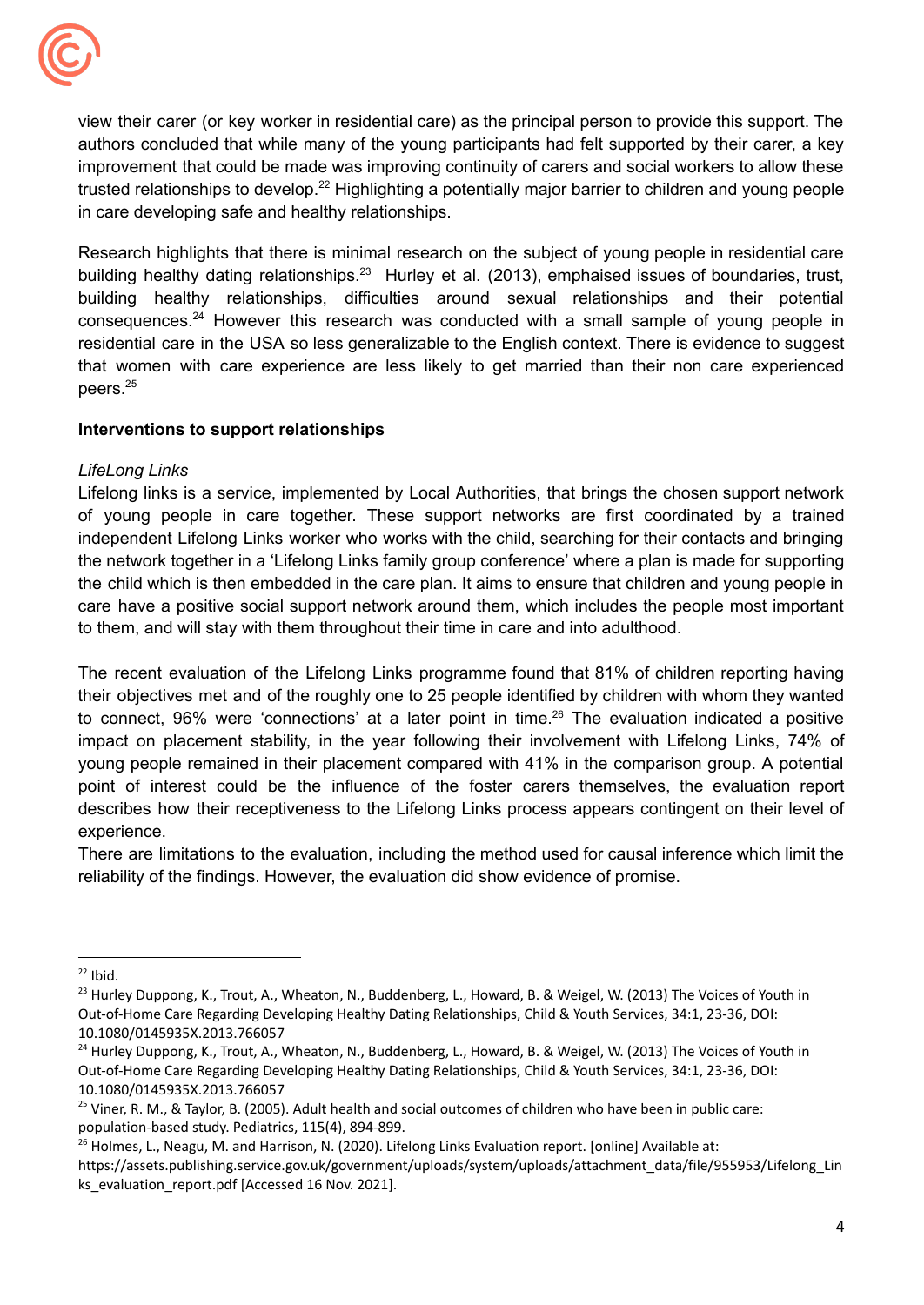

## *Staying Put*

 home care, and gives more of a chance to engage in education, employment or training. Staying Put requires all Local Authorities in England to facilitate, monitor and support young people remaining in their foster placements, until they reach the age of 21, where this is appropriate and desired by the young person and the family. The Staying Put programme was introduced by change of law nationally in 2014. The programme has a number of intended outcomes including, continuation of emotionally supportive positive relationships and housing stability. The goal is to allow young people to make a more gradual transition to adulthood, more in the manner of their peers not in out of

19 compared to those that did not, 55% and 22% respectively.<sup>27</sup> The evaluation of the pilot of the Staying Put programme found indicative evidence that young people who remained in their foster placement were more than twice as likely to be in full time education at

 Staying Put on outcomes, therefore the findings should be interpreted with caution. Since the evaluation of the pilot scheme, there has been no further formal impact evaluation. Some of this analysis has highlighted concerns about the varied implementation of the Staying Put offer, and the pressure some young people feel under to contribute financially to the household as the foster carers due to the reduction in allowance offered $28$ . There is no causal evidence of the impact of

## *Staying Close*

 leaving Residential Care. The Staying Close initiative is similar to the 'Staying Put' programme. Staying Close is designed to allow looked after children transitioning from residential care to live independently, nearby to the Children's Home they lived in before, and with ongoing support from staff in the Home. Eight Staying Close projects were or are still being funded by the DfE Innovation Fund, specifically for Care Leavers

stability was longer than any of their previous placements while in care.<sup>29</sup> Staying Close was evaluated with a mixed–method, theory based approach comprising 3 strands: implementation strand, an outcomes strand, and economic strand. The support on offer through the Staying Close projects differed between the eight different sites. For example, the service delivered by The Break charity in Norfolk, Cambridgeshire and Peterborough, young people were allocated semi-independent accommodation in 'Staying Close' house-shares and access to off-site support via a project transition worker and housing support worker. The Staying Close pilot in North Tyneside comprised of Elm House, a six bedroom, fully staffed house owned by children's services nearby two Children's Homes, a two bedroom local authority flat (with options to engage several other local authority flats for Staying Close), and a range of 'floating' or 'outreach' services. Evaluation of The Break's project found that 74% of young people who were followed up experienced accommodation stability, in fact one of the workers on the project noted that for some young people this period of

<sup>&</sup>lt;sup>27</sup> Munro, E. R., Lushey, C., National Care Advisory Service (NCAS), MaskellGraham, D., Ward, H. and Holmes, L. (2012) Final Report of the Staying Put: 18 plus Family Placement Programme, London, Department of Education

<sup>&</sup>lt;sup>28</sup> Mendes, P. and Rogers, J. (2020). Young People Transitioning from Out-of-Home Care: What are the Lessons from Extended Care Programmes in the USA and England for Australia? The British Journal of Social Work, [online] 50(5), pp.1513–1530. Available at: <https://academic.oup.com/bjsw/article/50/5/1513/5820581> [Accessed 16 Mar. 2021].

<sup>&</sup>lt;sup>29</sup> Dixon, J., Cresswell, C. and Ward, J. (2020). The Break Staying Close, Staying Connected Project Evaluation report. [online] . Available at:

[https://assets.publishing.service.gov.uk/government/uploads/system/uploads/attachment\\_data/file/931987/Staying\\_Clo](https://assets.publishing.service.gov.uk/government/uploads/system/uploads/attachment_data/file/931987/Staying_Clo) se\_Break.pdf.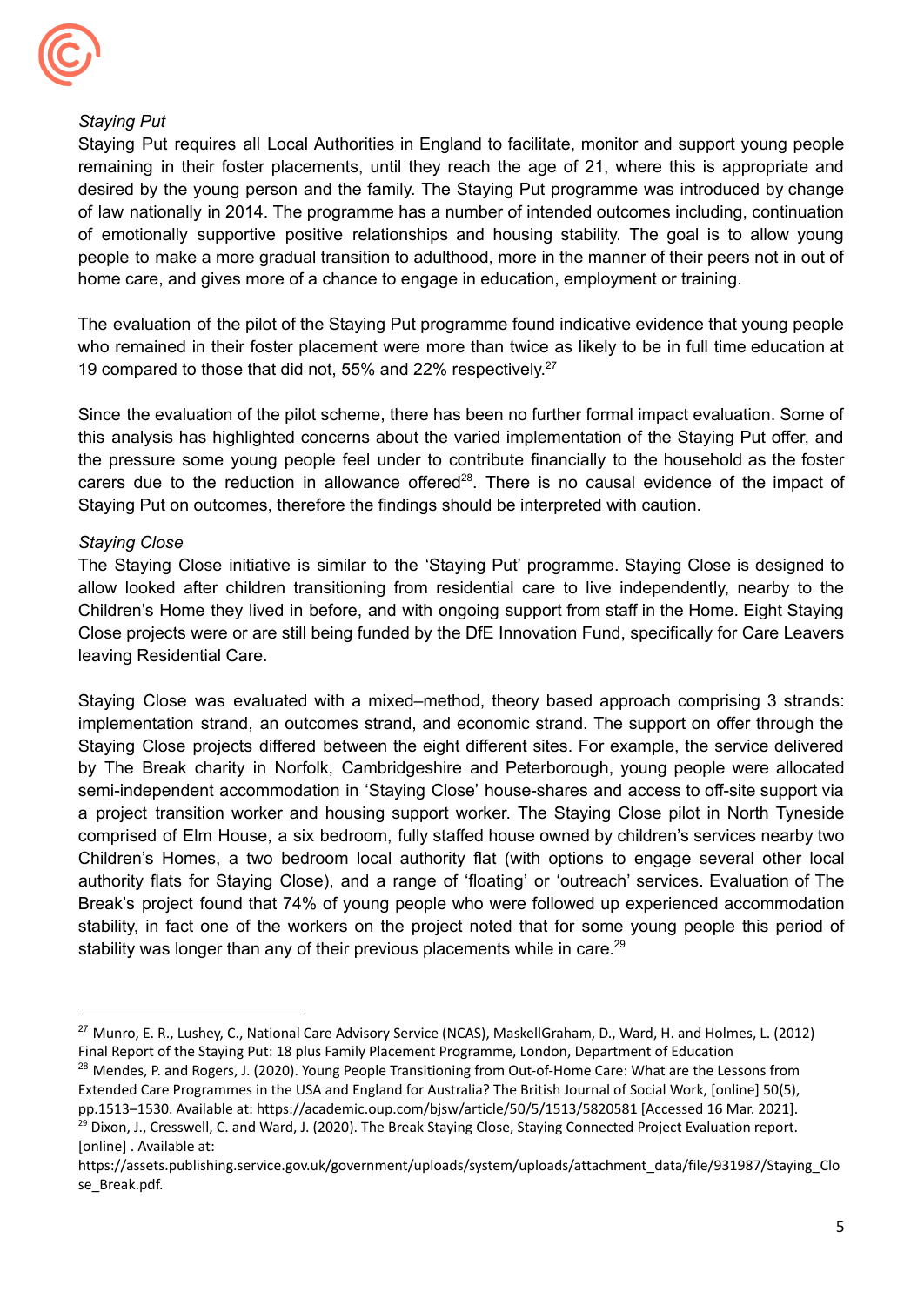

However, the quality of the impact evaluation is very low, and there is no causal evidence to support Staying Close.

## *Pure Insight [initiatives](https://www.pure-insight.org.uk/about-us)*

 and peer group and participation activities. Pure Insight is a charity founded in 2013. The Pure Insight initiatives are a programme of services for care leavers in Stockport, Salford, Warrington, Cheshire East and Trafford. They offer a range of services including mentoring, psychological well-being workers, support to care experienced parents

 sample of interviews, which can not report any causal findings. There has been no impact evaluation, but a very low quality review of the programme, using a small

## *House [Project](https://thehouseproject.org/)*

 their needs for competence, connection, and autonomy are met. The National House Project is a charity established in August 2018 as part of phase two of the Department for Education (DfE) Innovation Programme. The House Projects help young people leaving care to move to shared flats with other care leavers as well as offer forms of practical and emotional support to assist with the movement into independent living and preparation for employment, education and training. There are 13 House projects in total, 10 in England and three in Scotland. The main elements of the project are described as helping the young people to move into their own rented accommodation, "intensive, individualised pre and post-move support"<sup>30</sup> as well as a skills development programme to improve their life skills. The project is underpinned by an in-house developed framework, ORCHIDS, which uses the psychological theories of self-determination, and building a psychologically informed environment. Self-determination theory suggests that people are able to become 'self-determined', or able to manage their lives independently and confidently, when

that care leavers experience a high likelihood of housing instability and homelessness.<sup>33</sup> The recent mixed-methods evaluation of The National House Project showed early signs that the programme offered improved wellbeing, autonomy and integration outcomes for young [people.31](https://people.31) A key aim of the project is to prepare and support young people to move into their own accommodation, however, many of the young people were still living in their care placements or semi-independent placements at follow up. Just over half, 53%, of the cohort followed up had moved into the HP Home, this equates to 21 young people. Of those, 67% or 14 young people had moved less than 6 months before the data endpoint.<sup>32</sup> There is evidence to suggest that in comparison to 'business as usual' the project offered greater placement or housing stability, with 60% experiencing one move and 5% had two moves between baseline and follow-up, an average of 13.6 months later. The literature suggests

<sup>&</sup>lt;sup>30</sup> Dixon, J., Cresswell, C. and Ward, J. (2020). The House Project for young people leaving care Evaluation report. [online] Available at: [https://www.york.ac.uk/media/spru/projectfiles/House\\_Project\\_Final\\_evaluation\\_report.pdf](https://www.york.ac.uk/media/spru/projectfiles/House_Project_Final_evaluation_report.pdf) [Accessed 22 Nov. 2021].

<sup>&</sup>lt;sup>31</sup> Dixon, J., Cresswell, C. and Ward, J. (2020). The House Project for young people leaving care Evaluation report. [online] Available at: [https://www.york.ac.uk/media/spru/projectfiles/House\\_Project\\_Final\\_evaluation\\_report.pdf](https://www.york.ac.uk/media/spru/projectfiles/House_Project_Final_evaluation_report.pdf) [Accessed 22 Nov. 2021].

<sup>&</sup>lt;sup>32</sup> Dixon, J., Cresswell, C. and Ward, J. (2020). The House Project for young people leaving care Evaluation report. [online] Available at: [https://www.york.ac.uk/media/spru/projectfiles/House\\_Project\\_Final\\_evaluation\\_report.pdf](https://www.york.ac.uk/media/spru/projectfiles/House_Project_Final_evaluation_report.pdf) [Accessed 22 Nov. 2021].

<sup>&</sup>lt;sup>33</sup> Sanders, M., Jones, L. and Whelan, E. (2021.). Homelessness and Children's Social Care in England. [online] Available at: [https://www.feantsaresearch.org/public/user/Observatory/2021/EJH\\_15-3/EJH\\_15-3\\_A10\\_v01.pdf](https://www.feantsaresearch.org/public/user/Observatory/2021/EJH_15-3/EJH_15-3_A10_v01.pdf) [Accessed 22 Nov. 2021].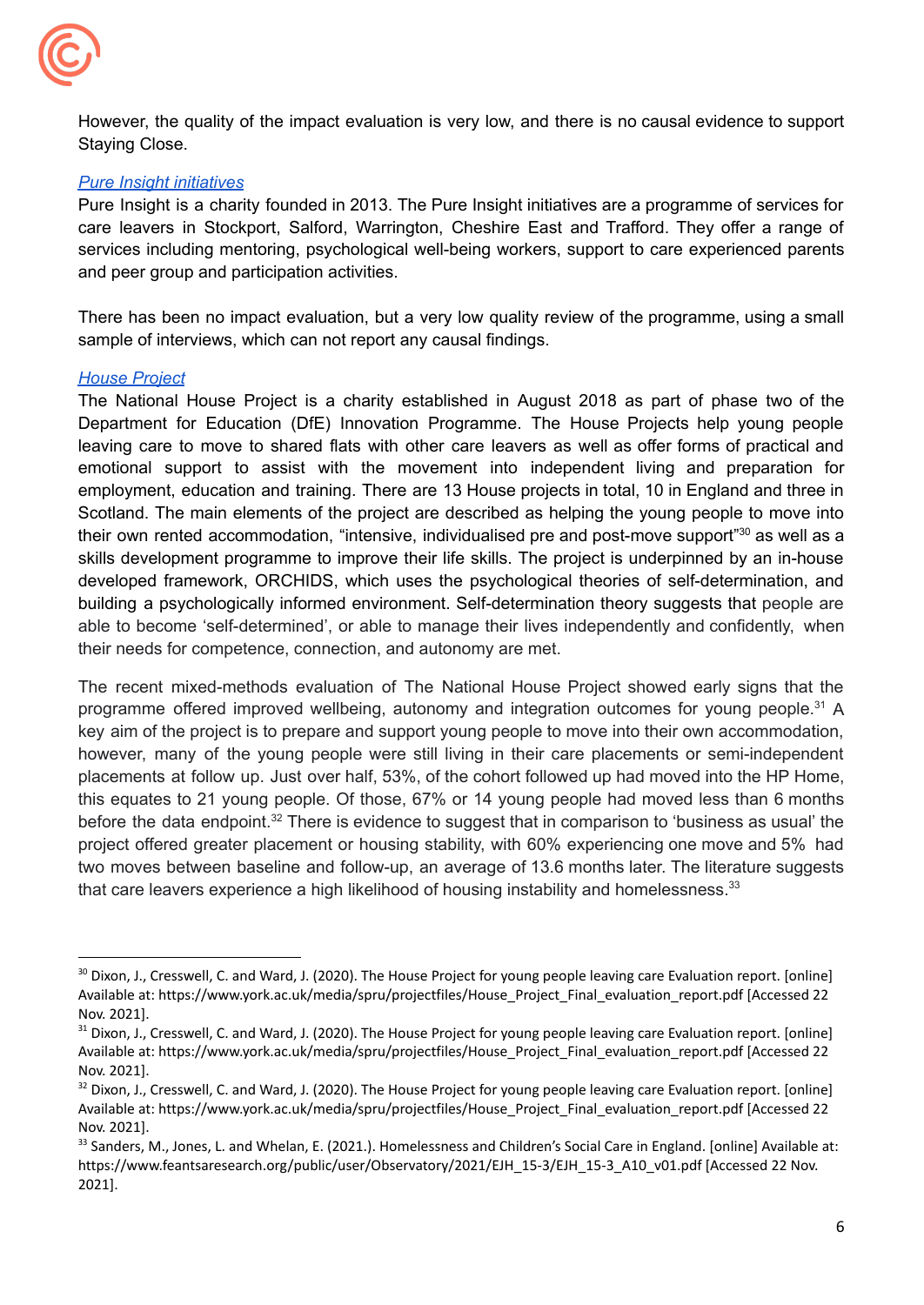

 on the Good Childhood Index. Both the project itself and the evaluation report highlight the importance of positive and strong relationships for young people, particularly when transitioning from care to adulthood, or specifically placement to their own tenancy. Indeed, a critical review of qualitative evidence shows the benefits and importance of having at least one positive and reliable relationship to support young people through those transitions.<sup>34</sup> A participation consultant said "The HP is not simply providing a home for young people leaving care…it is founded on a community-based model [giving] workers the freedom to build relationships with young people…and that gives young people a great sense of belonging and stability."<sup>35</sup> The evaluation found that the supportive and cooperative nature of the programme could be seen in the young people's self-reported satisfaction with friends, which increased from 7.7 to 8.5

 demonstrate causal impact. However, the evaluation was of low quality. The small numbers of young people in the HP homes limited the evaluation. The evaluation does not compromise a full comparative impact analysis, as there was no appropriate comparator group available due to recruitment issues. Therefore it does not

## *Innovation Programmes*

 programmes as well as cost evaluation and guidance about the quality of the impact evaluation. For the purposes of this document, three further innovation programme models have been identified and are discussed below. These are not exhaustive lists or descriptions of the models. More information can be found about the Innovation Programmes and their respective evaluations in the WWCSC publication *Learning from [Innovation](https://whatworks-csc.org.uk/wp-content/uploads/WWCSC_IP_dashboard_draft_7_hyperlinks_Acc.pdf)*. The booklet includes short summaries of the

## *The Mockingbird model*

 facilitating contact between sibling groups. The *Mockingbird* model aims to recreate the support you could receive from an extended family network but in foster care settings (where otherwise this might be unavailable) by creating a network satellite foster families. It is suggested that the creation of the 'extended family network' was thought to bring a sense of normality for the children and their carers, there were also opportunities offered for activities or experiences that otherwise would not have been possible or available, as well as

where positive contact was able to be facilitated through events and sleepovers at the hub home.<sup>36</sup> Analysis suggests that the foster carers taking part in Mockingbird were less likely to de-register than non-participants. Using standardised online tools the evidence indicates that Mockingbird foster carers had higher levels of wellbeing. Further there was evidence to suggest improvements in friendships for children and young people and relationships between siblings. Particularly for siblings

 and follow up timeframes, as well as recruitment and a lack of randomisation. The impact evaluation was of medium quality, with some limitations for example, with the baseline

<sup>&</sup>lt;sup>34</sup> Parry, S. and Weatherhead, S. (2014). A critical review of qualitative research into the experiences of young adults leaving foster care services. Journal of Children's Services. 9. 263-279. 10.1108/JCS-04-2014-0022.

<sup>&</sup>lt;sup>35</sup> Dixon, J., Cresswell, C. and Ward, J. (2020). The House Project for young people leaving care Evaluation report. [online] Available at: [https://www.york.ac.uk/media/spru/projectfiles/House\\_Project\\_Final\\_evaluation\\_report.pdf](https://www.york.ac.uk/media/spru/projectfiles/House_Project_Final_evaluation_report.pdf) [Accessed 22 Nov. 2021].

<sup>&</sup>lt;sup>36</sup> Ott, E., Mc Grath-Lone, L., Pinto, V. and Trivedi, H. (2020). Mockingbird programme Evaluation report. [online] Available at:

 etwork\_Mockingbird.pdf [Accessed 1 Dec. 2021]. [https://assets.publishing.service.gov.uk/government/uploads/system/uploads/attachment\\_data/file/933119/Fostering\\_N](https://assets.publishing.service.gov.uk/government/uploads/system/uploads/attachment_data/file/933119/Fostering_N)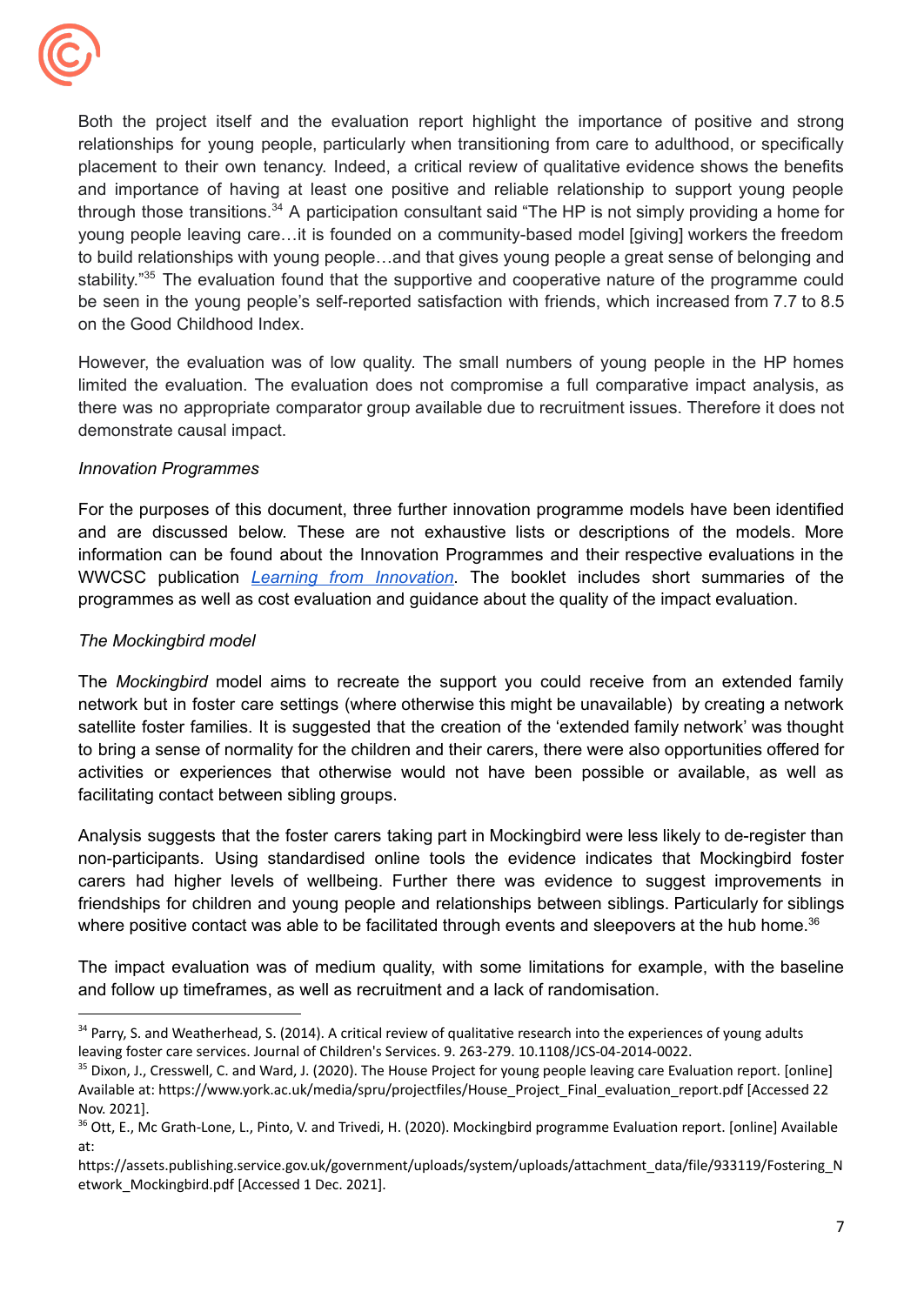

## *Motivational Practice*

 children in foster care. The second programme identified is *Motivational Practice* which aims to improve stability in families and placements through training programmes to improve social workers' practice. There were two phases one working with the children who have a child in need plan and the other with looked after

The impact evaluation demonstrated fluctuating stability outcomes for both phases in relation to the same outcomes for the Local Authorities used as comparison. The process and implementation evaluation demonstrated that across the children in need and looked after phases, consistency in training and embedding practice was associated with proximal outcomes of stability for families, although this did not consistently translate into impact on outcomes in the quantitative evaluation. However, the authors did relate this finding to the development of families' trust in their social worker, and more generally that relationships between social workers and families underpin positive [outcomes.37](https://outcomes.37)

 trends, issues with recruitment and time limitations on the follow up period. The impact evaluation conducted was of high quality, but the evidence presented was largely inconclusive. Limitations of the evaluation include, uncertainty around the comparability of outcome

## *Inside Out*

Finally, *Inside Out* which offers intensive, relationship-based support with a coach to young people in care aged 14.5 to 18 years who have had multiple placements in the preceding 12 months to joining the programme.

form those relationships with young people. $39$ One of the key findings from the evaluation reports was the reduction in missing episodes as a result of being involved in the programme, when young people joined the programme, they had an average of around 34 missing episodes over the last 12 months – one year later this had dropped to around 6 missing episodes over the same time period.<sup>38</sup> From the interviews, once again it emerged that for young people in care forming trusting relationships with adults is challenging, due to multiple factors such as past trauma and experiences, as well as issues around attachment. These interviews reflected on the persistence, resilience and patience needed from the coaches and professionals to

 and a complex matching process with a flawed comparison group. However, the quality of the impact evaluation was low. The sample was small with no randomisation

## *Systematic Reviews conducted by The National Institute for Health and Care Excellence*

The National Institute for Health and Care Excellence (NICE) have published a guideline which they state "covers how organisations, practitioners and carers should work together to deliver high-quality

 $39$  Ibid.

 $37$  Holt, M., Crouch, L., Milward, J., Tankelevitch, L. and Vinnitchok, A. (2020). Motivational Practice Evaluation report. [online] Available at:

 l\_Practice\_evaluation\_report.pdf [Accessed 1 Dec. 2021]. [https://assets.publishing.service.gov.uk/government/uploads/system/uploads/attachment\\_data/file/955925/Motivationa](https://assets.publishing.service.gov.uk/government/uploads/system/uploads/attachment_data/file/955925/Motivationa)

<sup>&</sup>lt;sup>38</sup> Spielhofer, T., Stradling, H., Hahne, A.-S., Gieve, M., Hastings-Caplan, R. and Reeder, N. (2020). Inside Out Evaluation report. [online] Available at:

 e\_Out\_-\_Tavistock.pdf [Accessed 1 Dec. 2021]. [https://assets.publishing.service.gov.uk/government/uploads/system/uploads/attachment\\_data/file/932752/Essex\\_Insid](https://assets.publishing.service.gov.uk/government/uploads/system/uploads/attachment_data/file/932752/Essex_Insid)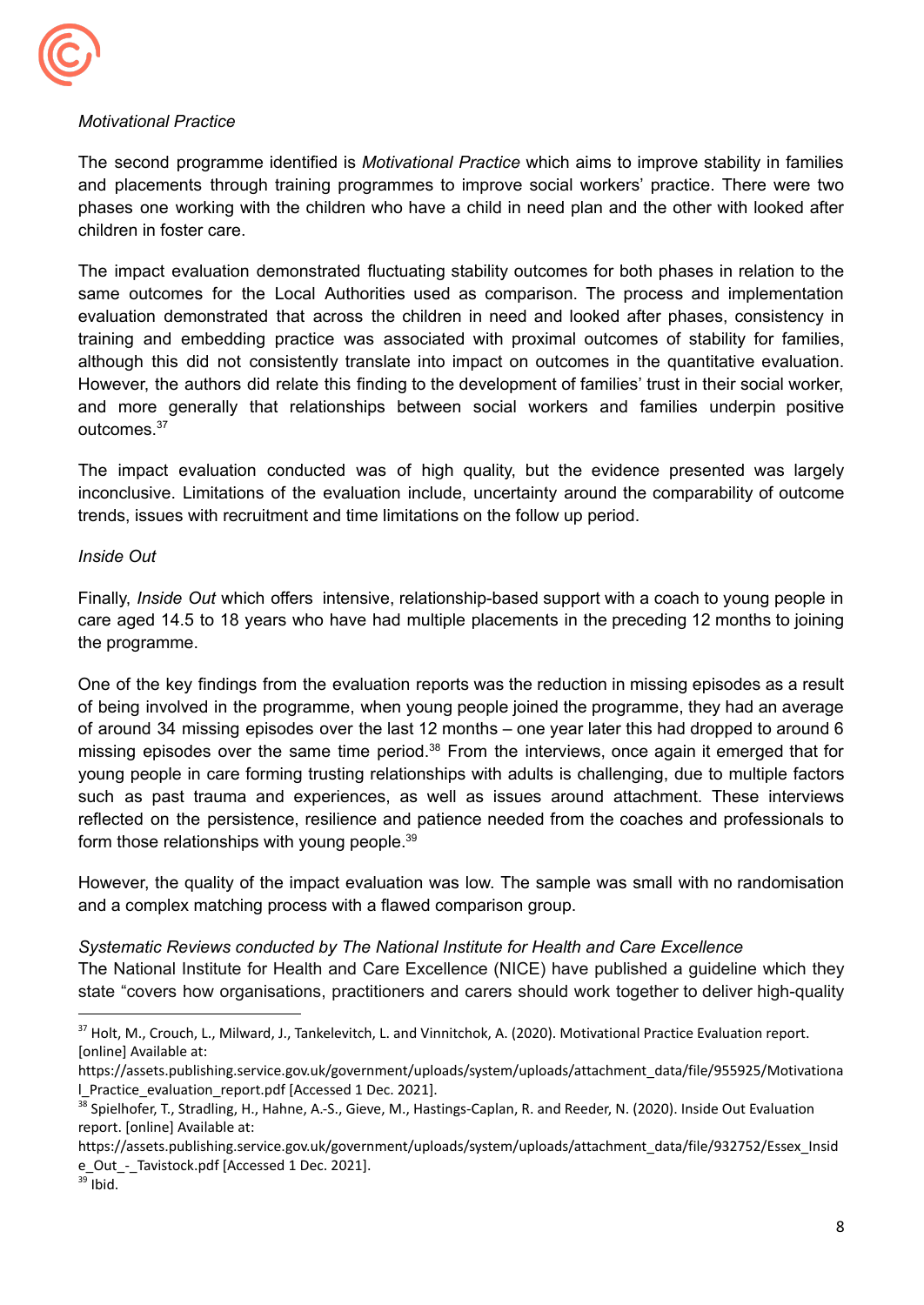

 *'Lunch and Learn' held in December 2021 for the Independent Review of Children's Social Care.* care, stable placements and nurturing relationships for looked-after children and young people. It aims to help these children and young people reach their full potential and have the same opportunities as their peers."40 The guidance includes evidence based recommendations on supporting positive relationships for young people in care, which can be found [here.](https://www.nice.org.uk/guidance/ng205/chapter/Recommendations#supporting-positive-relationships) Below is our short summary of their systematic reviews to complement their guidance *and the knowledge sharing*

 below.Thisqualitative evidence is intended to inform how or why an intervention could be delivered. The evidence review titled "Evidence reviews for barriers and facilitators for supporting positive relationships among looked-after children and young people" contains a review of the qualitative evidence on this topic. The themes the reviewers found can be seen in the figure

<sup>&</sup>lt;sup>40</sup> Nice.org.uk. (2021). Overview | Looked-after children and young people | Guidance | NICE. [online] Available at: <https://www.nice.org.uk/guidance/ng205> [Accessed 23 Nov. 2021].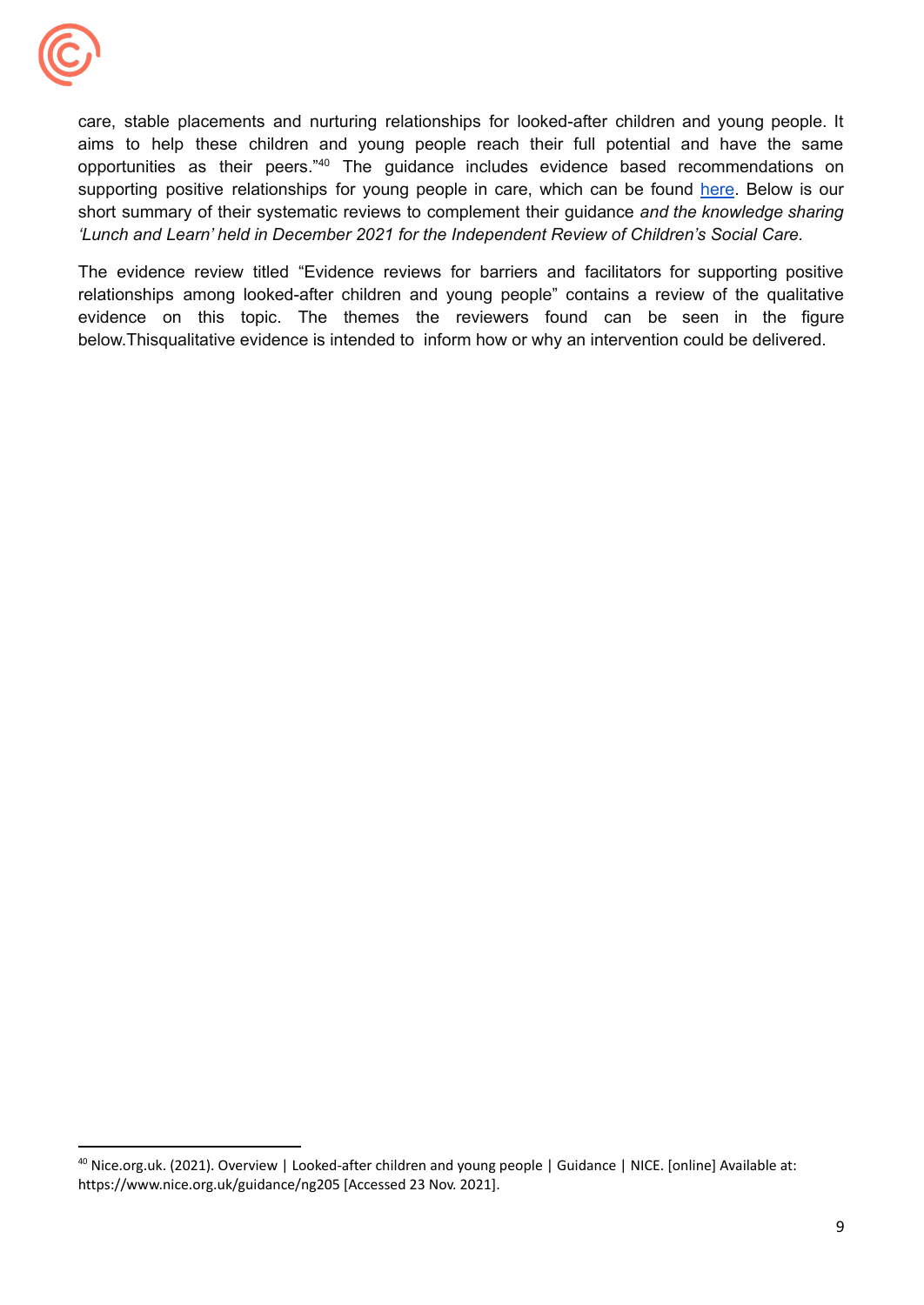



## Figure 1: Summary of qualitative themes observed in the review<sup>41</sup>

<sup>41</sup> NICE. (2021). Looked-After Children and Young People [D] Barriers and facilitators for supporting positive relationships among looked-after children and young people NICE guideline NG205 Evidence reviews underpinning recommendations 1. [online] Available at:

 g-lookedafter-children-and-young-people-pdf-333471052700 [Accessed 24 Nov. 2021]. <https://www.nice.org.uk/guidance/ng205/evidence/d-barriers-and-facilitators-for-supporting-positive-relationships-amon>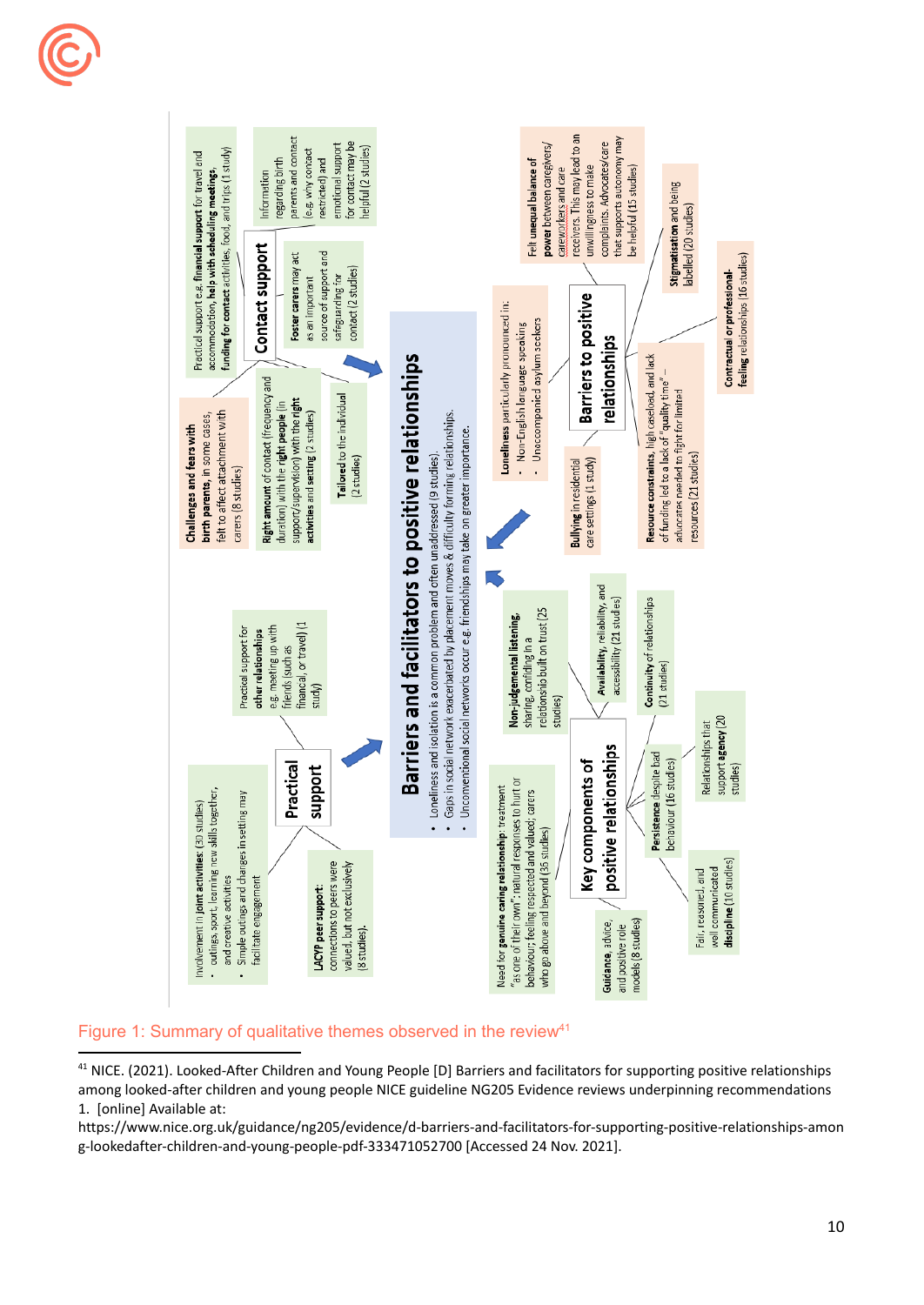

support positive relationships for looked-after children, young people and care leavers".<sup>42</sup> Another evidence review conducted by NICE for the same guideline was titled "Interventions to

- For MTFC the review found that the evidence of effectiveness was such that it would recommend it for use with adolescents who had a history of persistent offending, but not a universal rollout.
- behaviour problems, as well as parental stress associated with their child. ● KEEP for Foster Parents was associated with an improvement in the number of child
- score at post intervention, and teacher-reported mean disruptive classroom behaviour score. ● Parent Management Training Oregon (PMTO) was associated with improved social-emotional functioning, problem behaviour, and social skills scores. However, the findings for Incredible Years showed no meaningful difference between comparison groups for mean externalising
- in the parent-child relationship." ● Brief Parent-Child Interaction Therapy the review stated it was "associated with improved parent-child dysfunctional interaction and child behaviour scores. However, no meaningful difference between comparison groups was observed for caregiver reported parental distress

 levels of training and the training itself comes at quite a cost. The balance of the evidence commended the review to say that "parent-training interventions were beneficial in tackling child behaviour problems, and in improving the child-caregiver relationship."43 They did caution that depending on the needs of the young person the carer may need different

 being a difference between improving behaviour(s) and improving relationships. Although, as is made evident by the paragraph above and was noted in the review that the outcomes most frequently reported on were problem behaviour scores, in discussion the review spoke of there

 *positive relationships more broadly."44 "Undoubtedly, the existence of problem behaviours has an impact on the quality of relationships in the life of a looked-after person. However, the committee wanted to be mindful that behaviour is a narrower outcome which doesn't reflect whether the child in care or care leaver is experiencing*

 receiving, and even if they would be looked after in the first place in a different geographical context. In this review some issues were identified with the quality of the evidence, for example, with studies not using validated scales or reporting associations rather than mean differences or risk ratios. A significant problem identified was that the large majority of the studies included are based outside of the UK, this impacts on the quality or usefulness of the evidence in a number of ways, the issues faced by looked after children and young people are often extraordinarily complex, and complexities cannot be mitigated out of their context. Context includes things like the care that a young person is

## **Conclusion**

All evidence points to the importance of relationships in the lives of children. For children who experience adversity, including children with a social worker, relationships and social support may be

<sup>&</sup>lt;sup>42</sup> NICE. (2021). Looked-After Children and Young People [C] Interventions to support positive relationships for looked-after children, young people and care leavers NICE guideline NG205. [online] Available at:

 dren-young-people-and-care-leavers-pdf-333471052699 [Accessed 24 Nov. 2021]. <https://www.nice.org.uk/guidance/ng205/evidence/c-interventions-to-support-positive-relationships-for-lookedafter-chil>

 $43$  Ibid.

 $44$  Ibid.